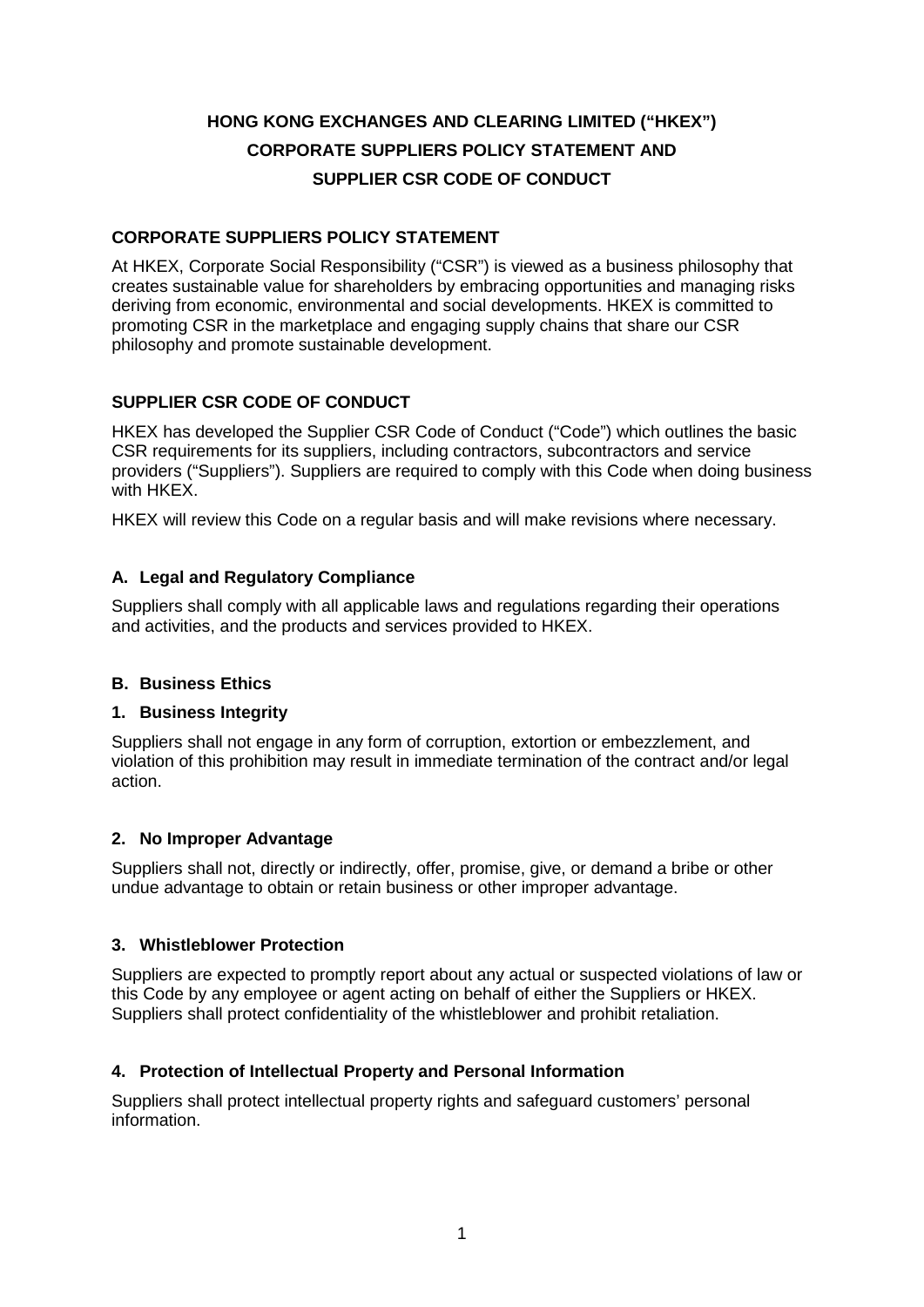# **C. Human Rights**

## **1. Child Labour**

Suppliers shall not employ any person under the minimum employment age stipulated in laws and regulations of the relevant jurisdiction.

# **2. Forced Labour**

Suppliers shall not use any form of forced labour. This includes work on a forced contract, slavery and other forms of work, which are done against one's will or choice.

# **3. Discrimination**

Suppliers shall not discriminate against any employee based on race, colour, age, gender, sexual orientation, ethnicity, disability, health condition, religion, political affiliation, union membership, national origin, or marital status in hiring and employment practices.

# **D. Labour Practices**

## **1. Working Hours**

Suppliers shall comply with the respective national laws and regulations on working hours, rest days, and holidays.

# **2. Wages and Benefits**

Suppliers shall provide each employee at least the local legal minimum wage and benefits where applicable.

Suppliers shall pay their employees promptly, providing each with clear, written record for every pay period.

Suppliers shall provide their employees annual leave, sick leave, maternity and/or paternity leave in accordance with respective national laws and regulations and without any repercussions.

## **3. Disciplinary Practices**

Suppliers are expected to treat their employees with respect and dignity. Suppliers shall not engage in or tolerate the use of corporal punishment, mental or physical coercion, verbal abuse of personnel, and harsh or inhumane treatment.

## **4. Freedom of Association**

Suppliers shall not prevent their employees from exercising the right of freedom of association as permitted by law nor dismiss, penalise or discriminate against their employees for exercising such right.